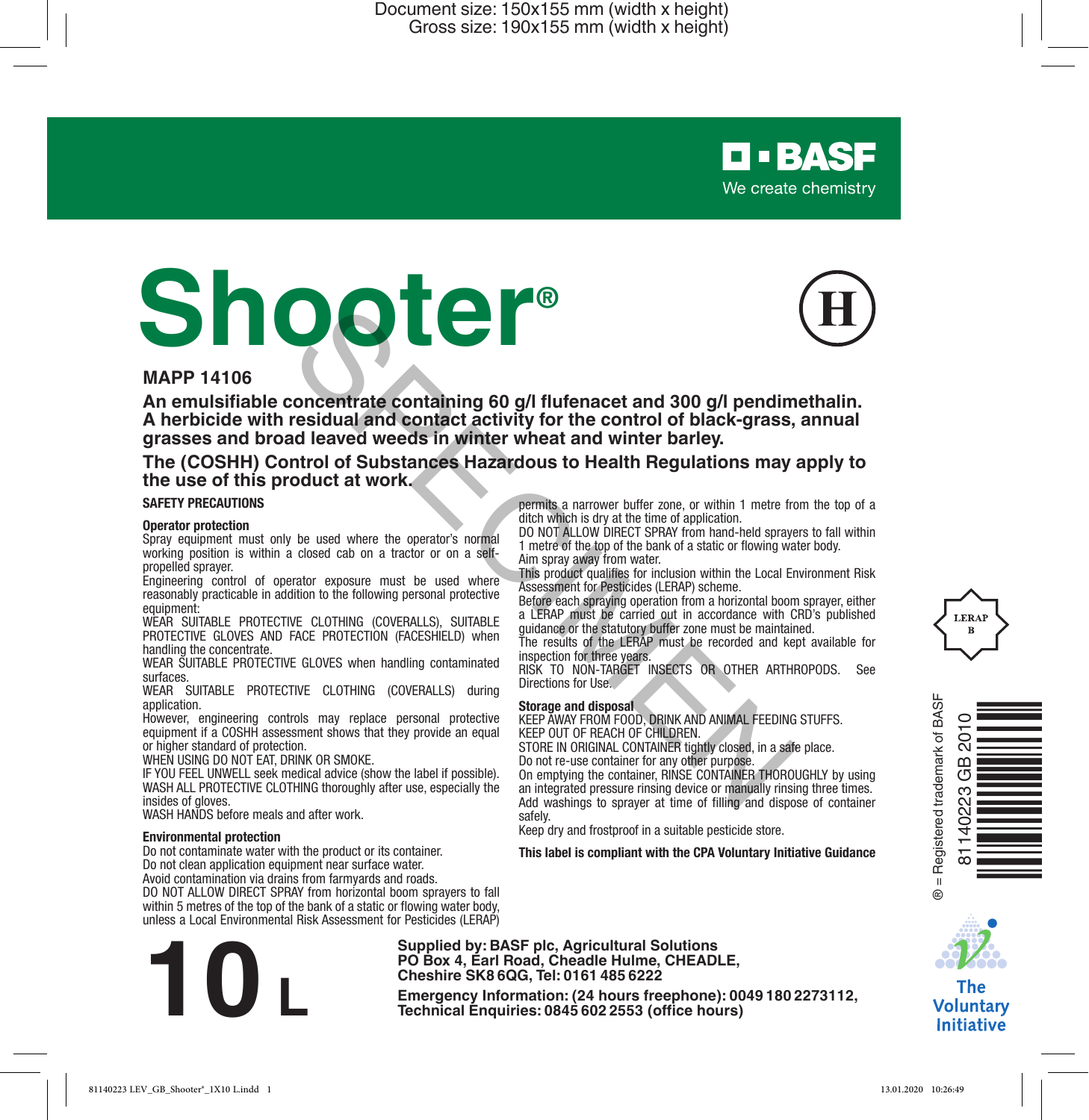# **Shooter®**

**An emulsifiable concentrate containing 60 g/l flufenacet and 300 g/l pendimethalin.** 

# **Danger**

**Harmful if swallowed.**

**May be fatal if swallowed and enters airways. Causes skin irritation.**

**Very toxic to aquatic life with long lasting effects.**

If medical advice is needed, have product container or label at hand.

Wear protective gloves/clothing/eye protection. IF SWALLOWED: Immediately call a POISON CENTRE or

doctor/physician.

IF ON SKIN (or hair): Wash with plenty of soap and water. Store locked up.

Dispose of contents/container to a licensed hazardous-waste disposal contractor or collection site except for empty clean containers which can be disposed of as non-hazardous waste. Fitation.<br>
Tradition.<br>
Tradition.<br>
Tradition.<br>
Tradition.<br>
I. Immediately call a POISON CENTRE or<br>
I.<br>
I. immediately call a POISON CENTRE or<br>
Thair): Wash with plenty of soap and water.<br>
Thair): Wash with plenty of soap a

Contains pendimethalin, flufenacet, benzaldehyde and octanal. May produce an allergic reaction.

**To avoid risks to human health and the environment, comply with the instructions for use.**

# **IMPORTANT INFORMATION**

# **FOR USE ONLY AS AN AGRICULTURAL HERBICIDE, as directed below:**

| CROPS:                     | Winter Wheat and Winter Barley                |
|----------------------------|-----------------------------------------------|
| I MAXIMUM INDIVIDUAL DOSE: | 4 I/ha                                        |
| I MAXIMUM TOTAL DOSE:      | 14 I/ha per crop                              |
| <b>LATEST TIMING:</b>      | Before third tiller stage (GS 23) of the crop |

# **READ THE LABEL BEFORE USE. USING THIS PRODUCT IN A MANNER THAT IS INCONSISTENT WITH THE LABEL MAY BE AN OFFENCE. FOLLOW THE CODE OF PRACTICE FOR USING PLANT PROTECTION PRODUCTS.**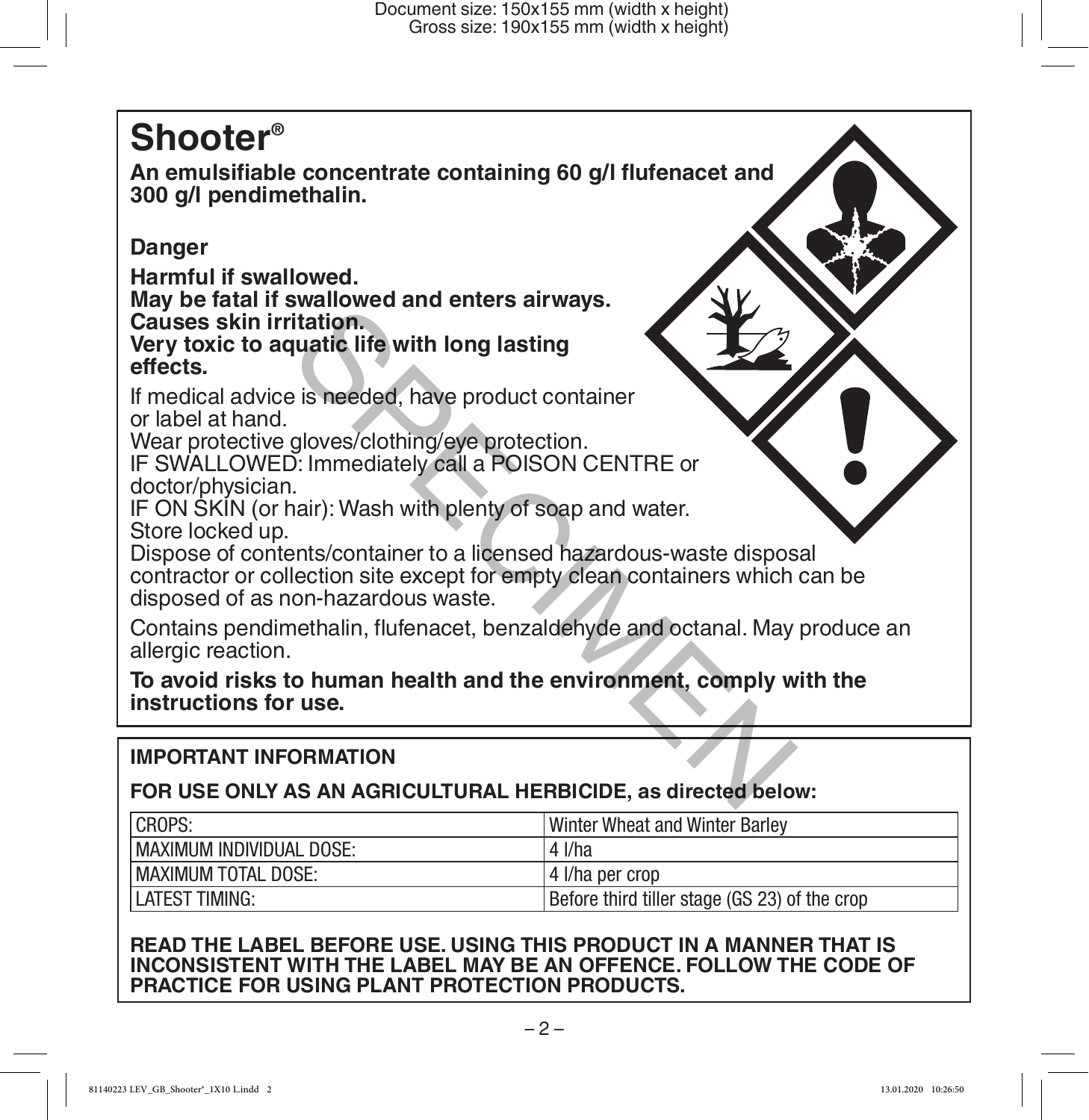#### **DIRECTIONS FOR USE**

IMPORTANT: This information is approved as part of the Product Label. All instructions within this section must be read carefully in order to obtain safe and successful use of this product.

Shooter is a herbicide with residual and contact activity for the control of black-grass, annual grasses and broad leaved weeds in winter wheat and winter barley.

#### **Restrictions/Warnings**

#### **Efficacy**

Good even spray cover of the target is essential.

Shooter is slow acting and the final level of weed control may take some time to appear.

Some soil moisture is required for Shooter to be activated. Best results will be obtained if rain falls within 7 days of application. Residual control may be reduced under prolonged dry conditions.

Shooter is not recommended for the post-emergence control of weeds on the following soil types; sandy clays, clays and silty clays (Natural England Technical Information Note TIN037)

Transplanted or established weeds present after completion of seedbed preparation should be controlled by an approved contact or translocated herbicide prior to the use of Shooter. For of the target is essential.<br>In an different control may take some time to apply and the final level of weed control may take some time to a<br>is required for Shooter to be activated. Best results will be<br>ication. Residua

Do not disturb the soil after application.

#### **Soil types**

Do not use on soils with more than 10% organic matter.

Weed control may be reduced on soils with more than 6% organic matter.

Do not use on stoney or gravelly soils.

Do not use on water-logged soil or soils prone to water logging.

#### **Seedbed preparation**

Seedbeds must have a fine, firm tilth.

Loose or cloddy seedbeds must be consolidated otherwise reduced weed control or crop damage from inadequate seed cover may occur.

For effective weed control, seedbed preparations should include the even incorporation of any trash, straw and ash to a depth of 15 cm.

#### **Crop safety**

Do not apply Shooter to crops suffering from stress, which may be caused for example by pests, disease, water logging, poor seedbed conditions or previous chemical treatment.

For pre-emergence treatments, seed should be covered with a minimum of 32 mm of settled soil.

Shallow-drilled crops should only be treated post-emergence.

Do not apply Shooter pre-emergence to crops drilled after 30 November.

Do not soil incorporate Shooter.

Do not spray undersown crops.

#### **Weather conditions**

Reductions in crop vigour, which may result in yield reductions, may occur where there is very wet weather before and after application, particularly where soils become water-logged. Avoid spraying during periods of prolonged or severe frosts.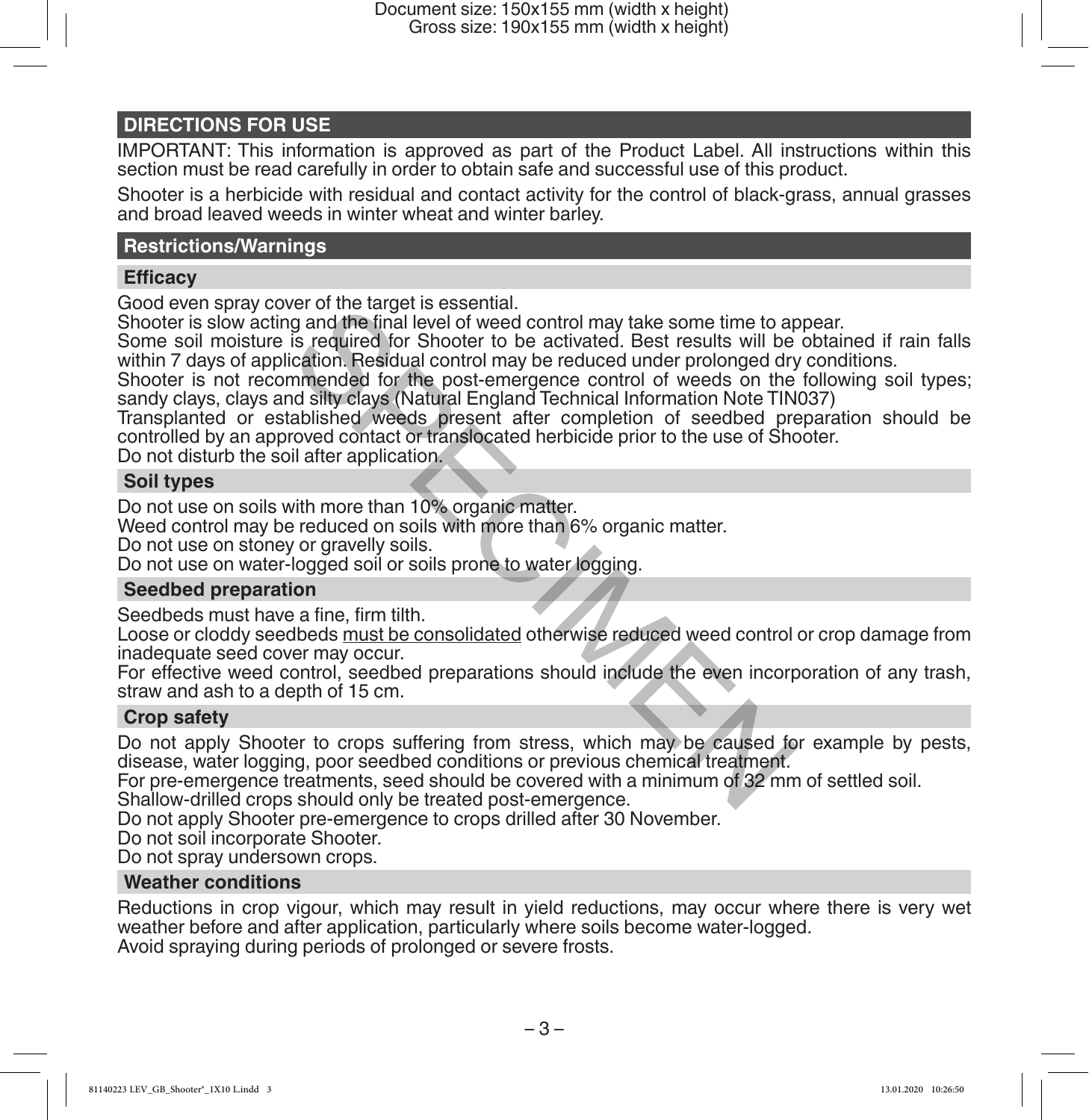# **Spray drift**

Avoid spraying within 6 metres of the field boundary to reduce effects on non-target insects or other arthropods.

### **Other Restrictions/Warnings**

Concentrated or diluted Shooter may stain. Avoid spillage. Staining is minimised or completely removed if skin/clothes are washed immediately. Wash down machinery immediately after use, using a proprietary spray tank cleaner.

# **Weed control**

#### **Susceptibility of weeds to single applications of Shooter.**

| Susceptibility of weeds to single applications of Shooter.                       |                  |                      |  |
|----------------------------------------------------------------------------------|------------------|----------------------|--|
| Weeds controlled both pre-emergence and post-emergence up to the size specified. |                  |                      |  |
|                                                                                  |                  | <b>Dose</b>          |  |
| <b>WEEDS</b>                                                                     | $2$ I/ha         | $4$ I/ha             |  |
| <b>Grass Weeds</b>                                                               |                  |                      |  |
| <b>Annual Meadow Grass</b>                                                       | S (up to 2 lvs)  | S (up to 1 tiller)   |  |
| <b>Black-grass</b>                                                               |                  | *S (up to 2 lvs)     |  |
| Italian Ryegrass                                                                 |                  | S (up to 3 lvs)      |  |
| <b>Perennial Ryegrass</b>                                                        |                  | S (up to 2 lvs)      |  |
| Loose Silky-bent                                                                 |                  | $S$ (up to 1 If)     |  |
| Rough Meadow-grass                                                               |                  | S (up to 2 lvs)      |  |
| <b>Sterile Brome</b>                                                             |                  | MS (up to 2 lvs)     |  |
| <b>Broad-leaved Weeds</b>                                                        |                  |                      |  |
| Cleavers                                                                         |                  | MS (up to cotyledon) |  |
| <b>Common Chickweed</b>                                                          | S (up to 2 lvs)  | $S$ (up to $5$ cm)   |  |
| Common Field Speedwell                                                           | S (up to 2 lvs)  | S (up to 2 lvs)      |  |
| Common Orache                                                                    |                  | MS (pre-em only)     |  |
| <b>Common Poppy</b>                                                              | S (up to 4 lvs)  | S (up to 4 lvs)      |  |
| <b>Corn Marigold</b>                                                             |                  | S (pre-em only)      |  |
| Fat-hen                                                                          |                  | MS (pre-em only)     |  |
| Field Forget-me-not                                                              |                  | MS (pre-em only)     |  |
| <b>Field Pansy</b>                                                               | MS (up to 2 lvs) | MS (up to 2 lvs)     |  |
| Hemp-nettle                                                                      |                  | S (pre-em only)      |  |
| <b>Henbit Dead nettle</b>                                                        |                  | S (pre-em only)      |  |
| Ivy-leaved Speedwell                                                             | S (up to 2 lvs)  | S (up to 2 lvs)      |  |
| Knotgrass                                                                        |                  | MS (pre-em only)     |  |
| <b>Mayweeds</b>                                                                  |                  | MS (pre-em only)     |  |
| Parsley-piert                                                                    | $\overline{a}$   | S (pre-em only)      |  |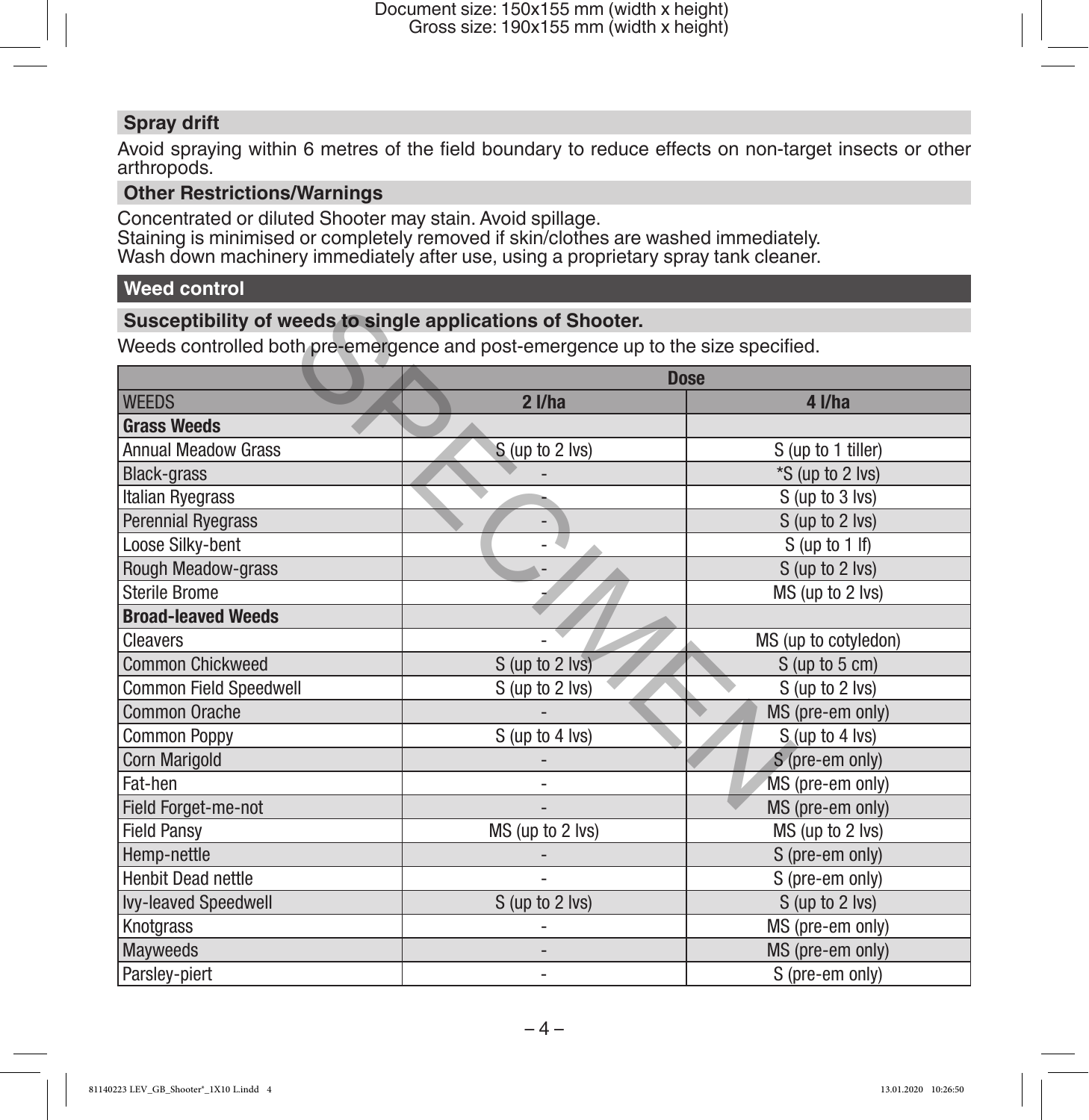|                        | <b>Dose</b>              |                  |
|------------------------|--------------------------|------------------|
| <b>WEEDS</b>           | $2$ I/ha                 | $4$ I/ha         |
| <b>Red Dead-nettle</b> | S (up to 2 lvs)          | S (up to 2 lvs)  |
| Scarlet Pimpernel      | $\overline{\phantom{a}}$ | S (pre-em only)  |
| Shepherd's Purse       | <b>MR</b>                | S (up to 4 lvs)  |
| Smooth Sowthistle      | $\overline{\phantom{a}}$ | MS (pre-em only) |

S = Susceptible

MS = Moderately susceptible

MR = Moderately Resistant

 $(*)$  = Black-grass is moderately susceptible pre-emergence on the following soil types; sandy clays, clays and silty clays (Natural England Technical Information Note TIN037)

### **Resistance Management**

WRAG Guidelines advise that application to small Black-grass aids in control of resistant Black-grass. However, application of 'Shooter' to small Black-grass will not improve control of resistant populations that can metabolise a range of herbicides, as both flufenacet and pendimethalin can be affected. The efficacy of both flufenacet and pendimethalin can be reduced by the enhanced metabolism resistance mechanism of Black-grass; this can happen even when treating black-grass at the early growth stages recommended for treatment with Shooter. become the following soil and the following soil sistant<br>
sistant<br>
inderately susceptible pre-emergence on the following soil<br>
(Natural England Technical Information Note TIN037)<br>
1 of 'Shoter' to small Black-grass aids in

Strains of some annual grasses (eg Blackgrass, Wild-Oats, and Italian Ryegrass) have developed resistance to herbicides, which may lead to poor control. A strategy for preventing and managing such resistance should be adopted. Guidelines have been produced by the Weed Resistance Action Group and copies are available from the HGCA, CPA, your distributor, crop adviser or product manufacturer.

Populations of black-grass and Italian ryegrass with high levels of enhanced metabolism resistance will not be fully controlled.

Key elements of the resistance management strategy for Shooter:

- Always follow WRAG guidelines for preventing and managing herbicide resistant weeds.
- Maximise the use of cultural control measures wherever possible (e.g. crop rotation, ploughing, stale seedbeds, delayed drilling, etc).
- Use tank mixes or sequences of effective herbicides with different modes of action within individual crops, or successive crops.
- For the control of herbicide resistant grassweeds, always use Shooter in tank mix or sequence with other effective graminicides with different modes of action.
- Apply pre-emergence of weeds wherever possible. If applications are delayed, apply post-emergence products/mixtures to small, actively growing weeds, especially where high levels of resistance are suspected and to reduce the risk of resistance development.
- Monitor fields regularly and investigate the reasons for any poor control.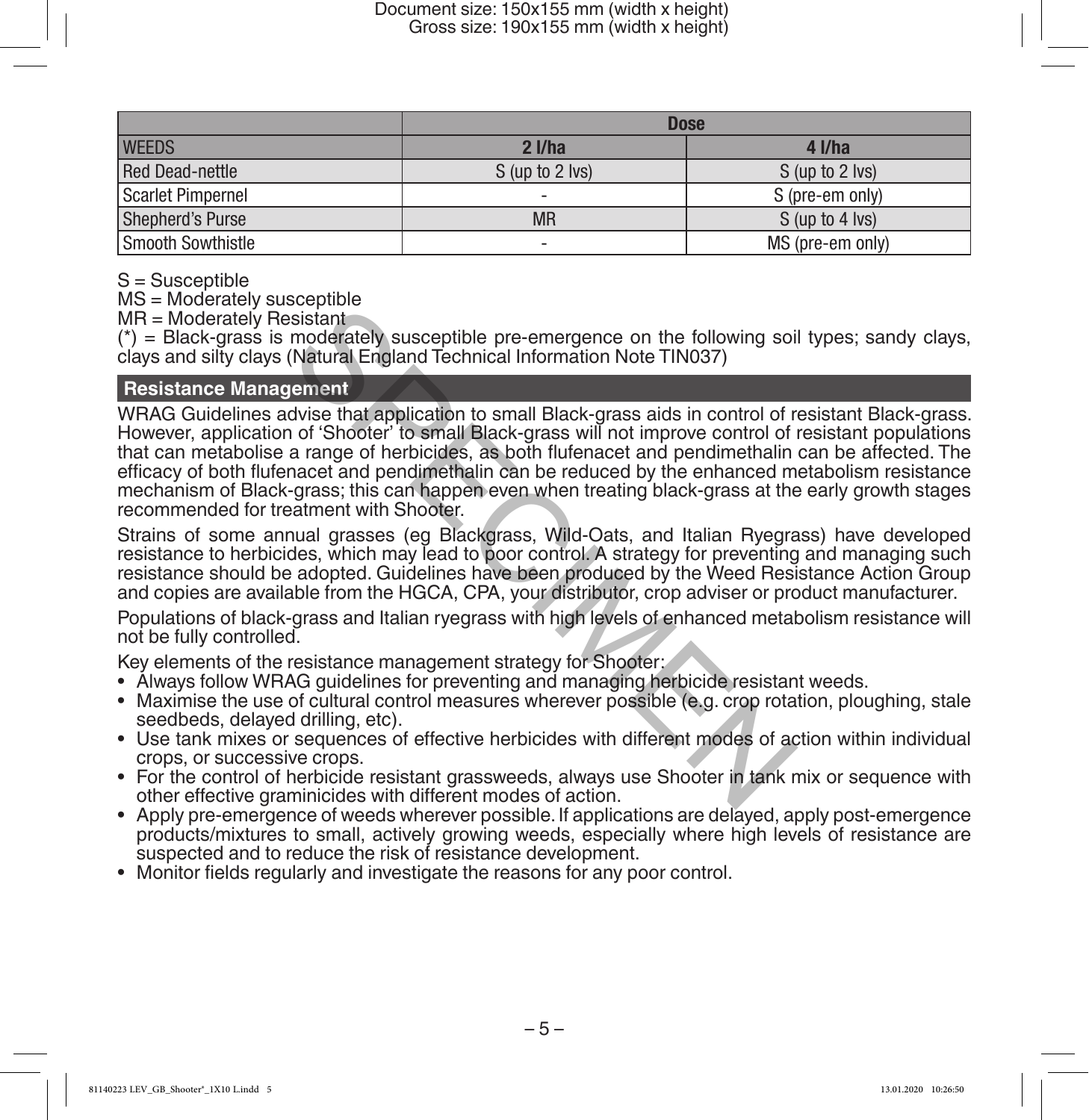#### **Crop Specific Information**

Shooter can be used on all varieties of Winter Wheat and Winter Barley

#### **Time of application**

From pre-emergence to before third tiller stage (GS 23) of the crop.

#### **Rate of application**

Apply Shooter at 2 or 4 l/ha in 200 litres of water/ha.

#### **Following Crops**

#### **Following crops after normal harvest**

There are no restrictions on following crops when Shooter is used alone.

Plough to at least 15 cm before planting all following crops except for potatoes, peas, wheat and barley.

### **In the event of crop failure**

Plough to at least 15 cm. The following crops may then be sown: potatoes, peas, wheat and barley.

#### **Mixing and Application**

#### **Mixing**

Never prepare more spray solution than is required.

Half fill the tank with clean water and start the agitation.

To ensure thorough mixing of the product, invert the container several times before opening.

Add the required quantity of Shooter to the spray tank while re-circulating.

Fill up the tank with water and continue agitation until spraying is completed.

When tank mixes are to be used, take due note of any instructions given as to the order of mixing.

Each product should be added separately to the spray tank and fully dispersed before the addition of any further product(s). fter normal harvest<br>
ions on following crops when Shooter is used alone.<br>
cm before planting all following crops except for potatoes, pe<br>
p failure<br>
cm. The following crops may then be sown: potatoes, peas, v<br>
ation<br>
spray

On emptying the container, rinse container thoroughly by using an integrated pressure rinsing device or manually rinsing three times.

Add washings to sprayer at time of filling and dispose of container safely.

# **Application**

Apply as a MEDIUM spray, as defined by BCPC.

A travel speed of 6 to 8 km/h is advised for tractor-mounted and trailed sprayers.

High speeds increase the risk of uneven cover due to excessive boom whip and bounce.

The slower speed is recommended where the target is in a thick crop or weed cover, or where travel conditions are rough.

#### **Tank cleaning**

After spraying, thoroughly clean and flush out application machinery with a minimum of three rinses, to ensure that all traces of product are removed.

#### **Compatibility**

For details of compatibilities please contact your distibutor, local BASF representative or the BASF Technical Services Hotline. Alternatively, visit out website at www.agricentre.basf.co.uk.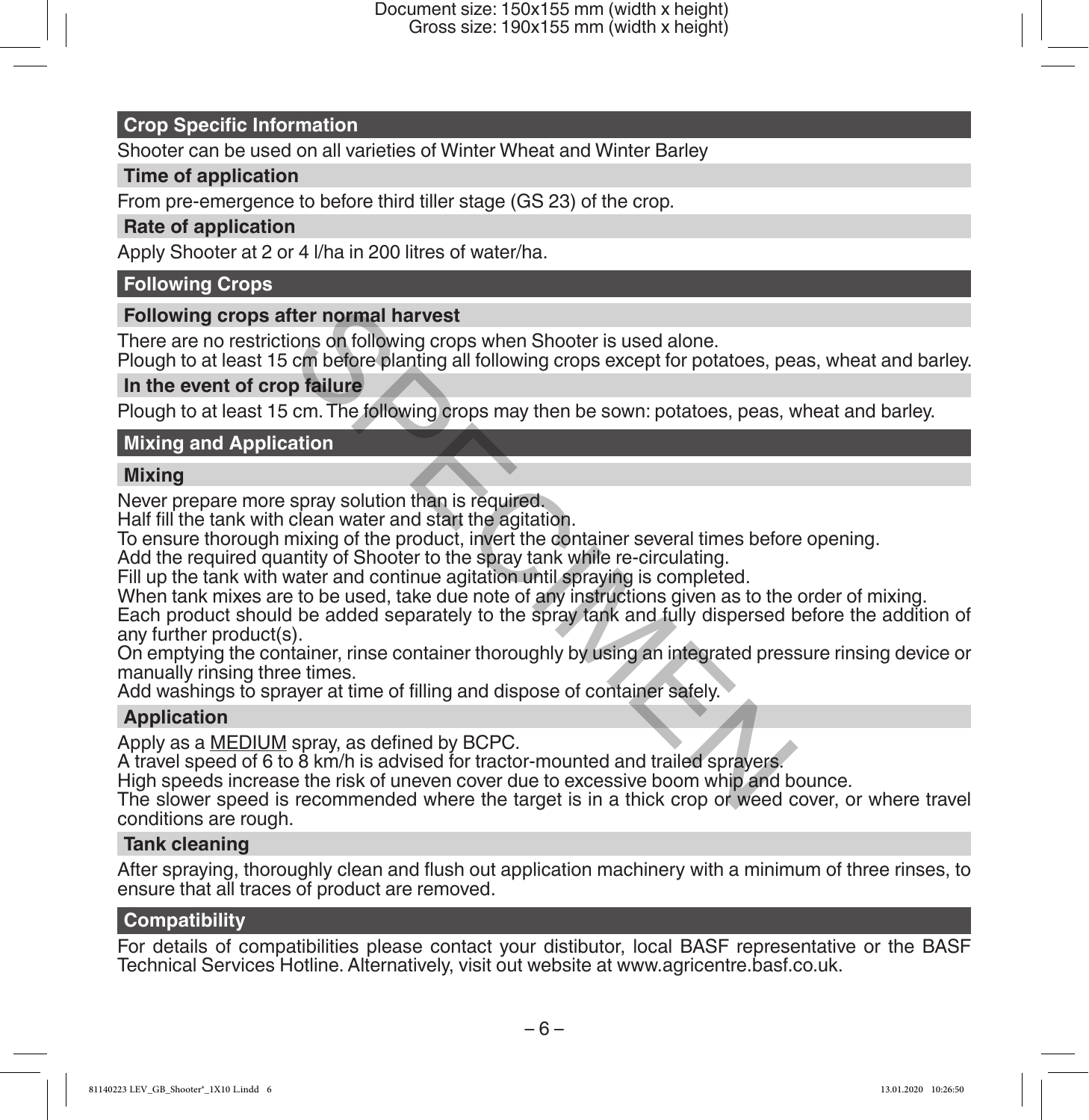#### **The following does not form part of the authorised label text.**

With many products there is a general risk of resistance developing to the active ingredients. For this reason a change in activity cannot be ruled out. It is generally impossible to predict with certainty how resistance may develop because there are so many crop and use connected ways of influencing this. We therefore have to exclude liability for damage or loss attributable to any such resistance that may develop. To help minimise any loss in activity the BASF recommended rate should in all events be adhered to.

Numerous, particularly regional or regionally attributable, factors can influence the activity of the product. Examples include weather and soil conditions, crop plant varieties, crop rotation, treatment times, application amounts, admixture with other products, appearance of organisms resistant to active ingredients and spraying techniques. Under particular conditions a change in activity or damage to plants cannot be ruled out. The manufacturer or supplier is therefore unable to accept any liability in such circumstances. All goods supplied by us are of high grade and we believe them to be suitable, but as we cannot exercise control over their mixing or use or the weather conditions during and after application, which may affect the performance of the material, all conditions and warranties, statutory or otherwise, as to the quality or fitness for any purpose of our goods are excluded and no responsibility will be accepted by us for any damage or injury whatsoever arising from their storage, handling, application or use; but nothing should be deemed to exclude or restrict any liability upon us which cannot be excluded or restricted under the provisions of the Unfair Contract Terms Act 1977 or any similar applicable law. noting, admixture with other protoucts, appearance of togal<br>and a chapter of the particular conditions a change in a<br>ed out. The manufacturer or supplier is therefore unable to a<br>All goods supplied by us are of high grade

#### **Section 6 of the Health and Safety at Work Act**

#### **Additional Product Safety Information**

The product label provides information on a specific pesticidal use of the product; do not use otherwise, unless you have assessed any potential hazard involved, the safety measures required and that the particular use has "off-label" approval or is otherwise permitted under the Plant Protection Products Regulations.

The information on this label is based on the best available information including data from test results.

#### **Safety Data Sheet**

To access the Safety Data Sheet for this product scan the QR code or use the weblink below:



bit.ly/Shooter\_msds Alternatively, contact your supplier.